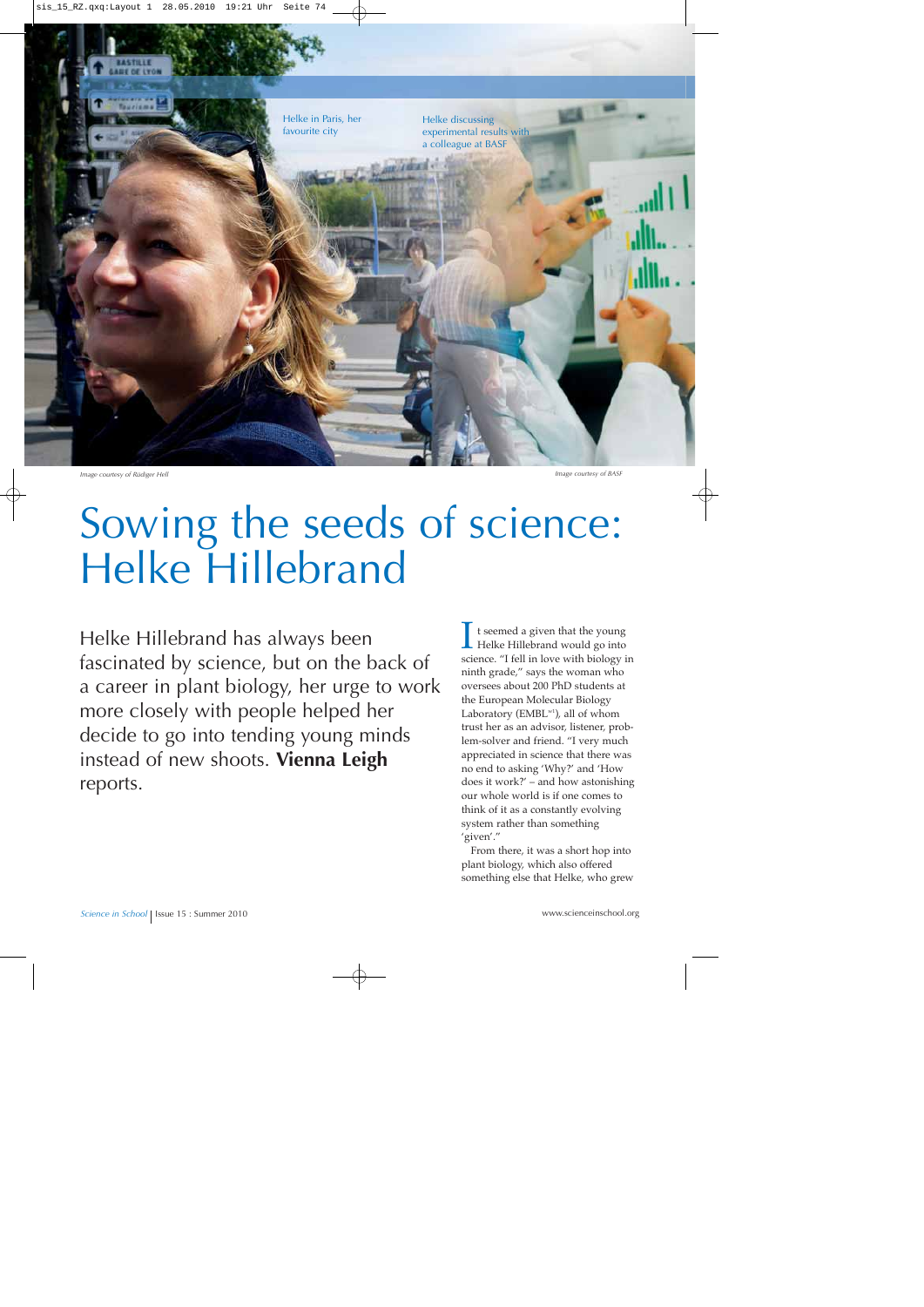

Helke awarding an EMBL special prize at Jugend Forscht 2010

*Image courtesy of BASF*

**REVIEW**

REVIEW

up in the small town of Velbert, close to Essen, Germany, was interested in: a social aspect. "I was amazed by plants' astonishing biochemical capabilities, and from there I discovered an interest in biotechnology and agriculture, with a specific emphasis on food, nutrition and the co-evolution of the history of mankind with agricultural progress," she says. "After my PhD I worked as an assistant professor (*akademische Rätin*) for some time at the university. Then I joined BASF Plant Science<sup>w2</sup> [a section of the world's largest chemical company] in Ludwigshafen, Germany, as a senior scientist, where I built up my own group and ran research projects to develop a 'tool kit' for plant genetic engineering. I especially liked to get into very basic science deeply but at the same time to have the opportunity to develop a broad overview of agricultural requirements."

Before long, Helke had become the head of the 'enabling technologies' division, switching from her own

## **Biology General science Age 13+**

This article clearly shows the importance of grabbing students' interest in science from an early age. Once students are hooked on a subject, it is not easy to lure them into other fields. Although studying science may be tough, the article clearly shows that it is still worthwhile, as a science degree opens up numerous avenues for further study and career prospects. The article also shows that scientists are only human, with the same traits and characteristics we might experience in ourselves, including the need to be and work with other people.

*Image courtesy of EMBL Photolab*

The article is suitable for students aged 13 and above, mainly in biology classes, but may also be used for integrated / coordinated science, or with any science students as a model of career prospects or to discuss the (supposed) characteristics of scientists.

*Paul Xuereb, Malta*

research activities into technology management. "My work had a very broad strategy – to serve current needs as much as developing a vision on future applications and cuttingedge technology," she explains. "I enjoyed striving for expertise and excellence on a broader level in one of my favourite research areas: under-

standing how cells get to 'know' what to do when, and how this communication flow is triggered on a biochemical level inside a cell, a tissue or a whole organism."

However, there was one thing that Helke was still missing as a research scientist. "I very much enjoy working with people," she says. "When I was